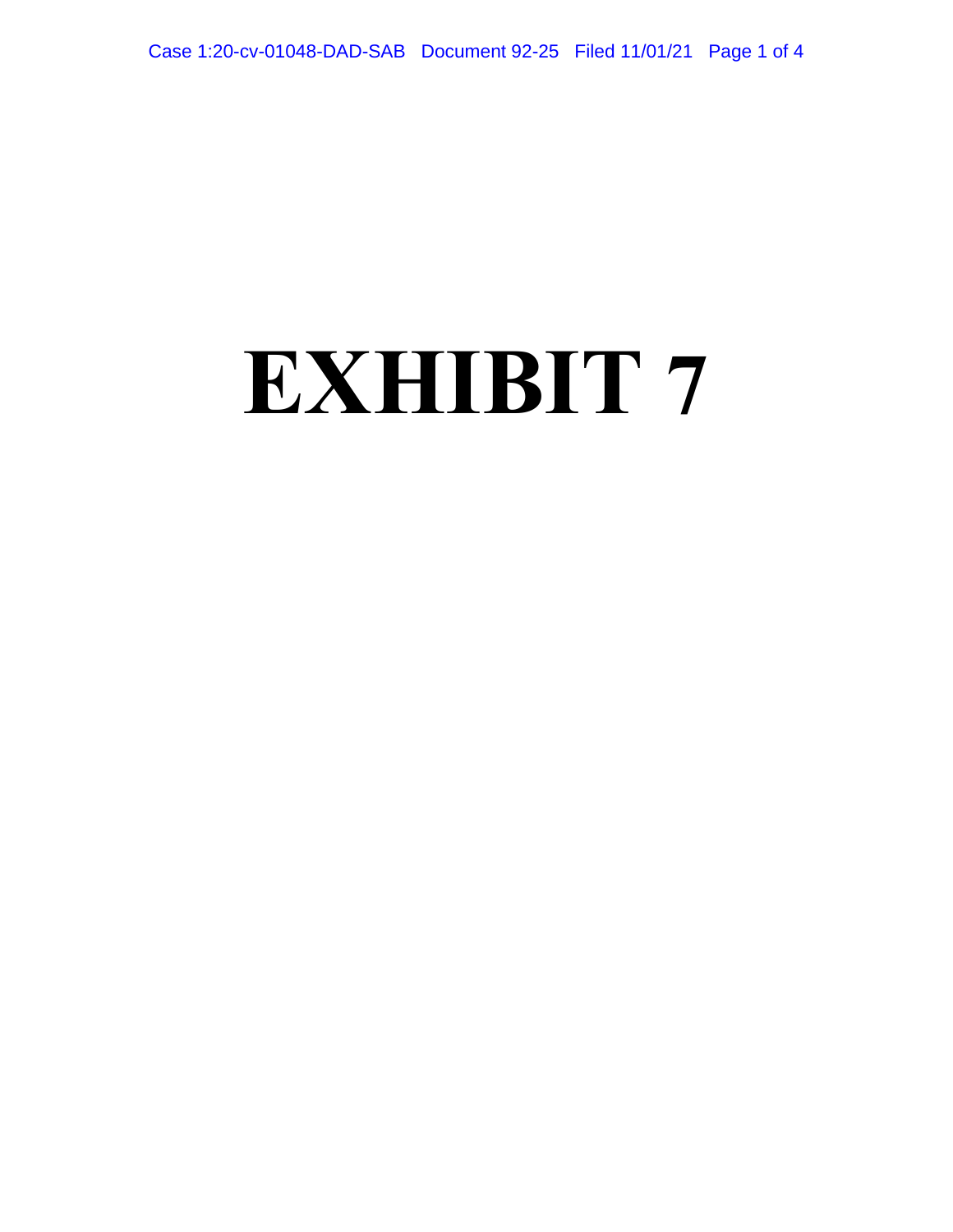|                | Case 1:20-cv-01048-DAD-SAB Document 92-25 Filed 11/01/21 Page 2 of 4                           |
|----------------|------------------------------------------------------------------------------------------------|
|                |                                                                                                |
| 1              | <b>DECLARATION OF MICHAEL BALDERAS</b>                                                         |
| $\overline{2}$ | I, Michael Balderas, declare:                                                                  |
| 3              | I have personal knowledge of the facts set forth herein.<br>1.                                 |
| $\overline{4}$ | I am currently incarcerated in the Tulare County Sheriff's Department<br>2.                    |
| 5              | ("TCSD") Bob Wiley Detention Facility ("BWDF") in Unit 42. I have been incarcerated            |
| 6              | since April 25, 2019. I am a pre-trial detainee. I am 31 years old.                            |
| 7              | Early in the week of October 4, 2021, I heard other incarcerated people<br>3.                  |
| 8              | coughing in my unit. I saw other people in the unit who looked visibly sick. I talked with     |
| 9              | some of these people during dayroom. They told me that they felt sick. The person next         |
| 10             | door to my cell was one of these people. That week, he told me that he had put in a sick       |
| 11             | call slip because he didn't feel well.                                                         |
| 12             | 4.<br>A few days later, on October 8, 2021, I started feeling sick myself. I had a             |
| 13             | runny nose, a headache, and a lack of energy.                                                  |
| 14             | 5.<br>On October 9, 2021, my cellmate and I were tested for Covid-19. We were                  |
| 15             | not told our results that day.                                                                 |
| 16             | Over the next few days, my symptoms got a lot worse. I started struggling to<br>6.             |
| 17             | breathe. I had regular coughing fits and could barely walk. I spent the whole day sleeping     |
| 18             | and felt like my body was shutting down. I felt terrible.                                      |
| 19             | During this time, I told the nursing staff in my unit everyday that I felt<br>7.               |
| 20             | terrible and that I needed medical care. The nursing staff would only take my temperature      |
| 21             | and then walk away.                                                                            |
| 22             | By October 14, 2021, I was in really bad shape. I felt almost lifeless. I just<br>8.           |
| 23             | lay on my bunk and couldn't eat. I was coughing all the time. I felt helpless. I was afraid to |
| 24             | go to sleep every night because I wasn't sure if I would wake up.                              |
| 25             | On October 18, 2021, I was finally told that I had tested positive for Covid-<br>9.            |
| 26             | 19. That day, my cellmate pressed the call button in our cell to tell the nursing staff that I |
| 27             | couldn't breathe. When he did this, I was on the floor of our cell gasping for air. The        |
| 28             | nurses did not come for five minutes. When they came, I was taken out of the cell to the       |
|                |                                                                                                |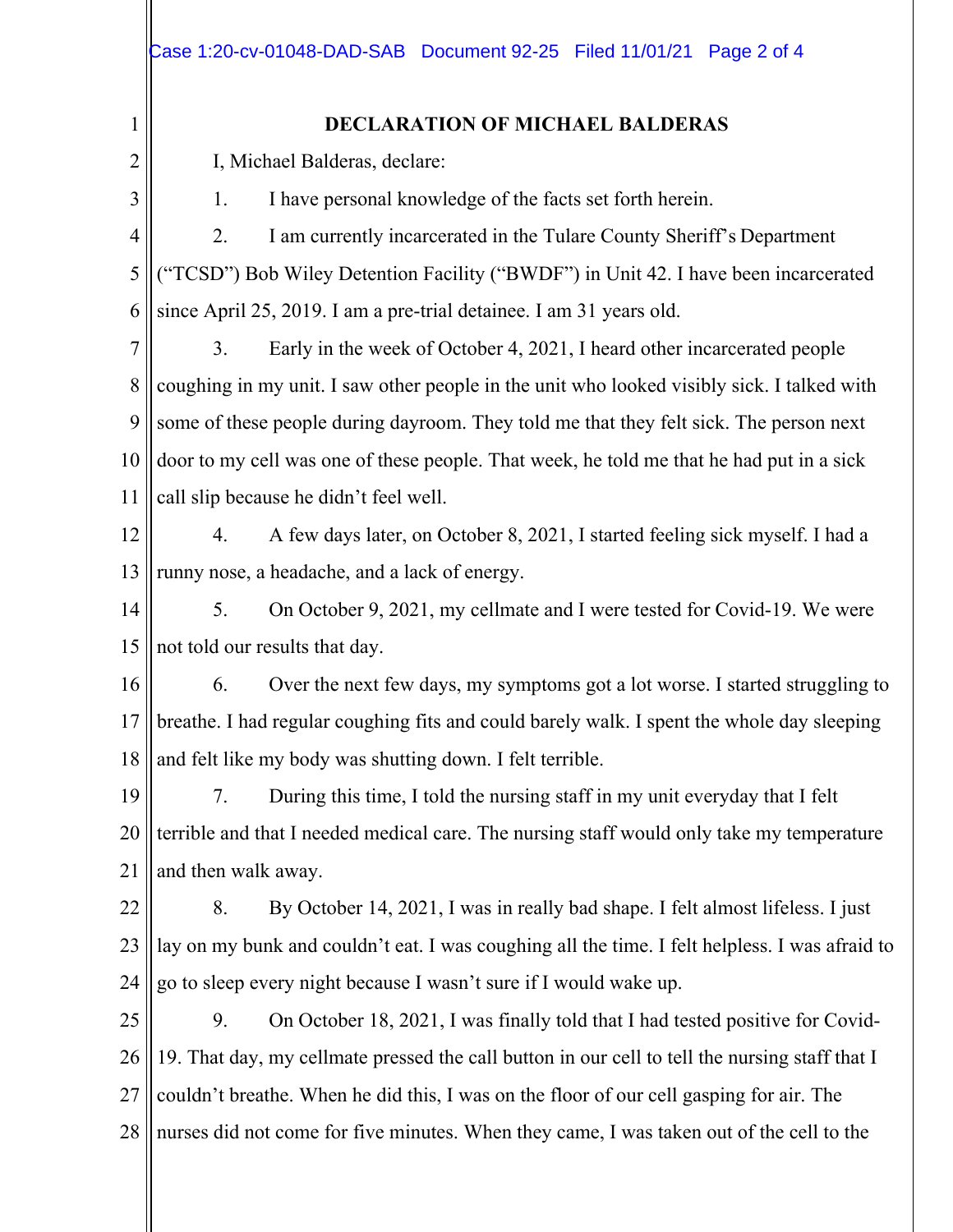## Case 1:20-cv-01048-DAD-SAB Document 92-25 Filed 11/01/21 Page 3 of 4

1 2 front of BWDF. At the front, the nurses took my vitals, told me that they couldn't give me any treatment, and had me returned to my cell.

3 4 5 6 10. On October 19, 2021, a medical provider came to my unit for the very first time. He came to my cell-front after a TCSD deputy told him that he needed to evaluate me. I came to the cell-front and was gasping for air. He took my vitals and checked my breathing. He said that I had possible pneumonia and needed to go to the hospital.

7 8 9 11. I was then sent to the hospital. I spent the next ten days there. I was barely conscious for the first week. I was put on an oxygen mask and an IV. The staff there told me that I had pneumonia. I was in really bad shape. I worried that I could die.

10 11 12 13 14 12. On October 29, 2021, after ten days in the hospital, I was returned to Unit 42. I had lost over thirty pounds. I'm now recovering, but I still have bad dizziness and shortness of breath. Staff still don't give me an inhaler for my shortness of breath when I ask for one, even though I spent ten days in the hospital. I'm worried that I'll never recover from this.

15 16 17 18 19 20 21 22 23 24 25 26 27 13. In the spring of 2021, I was offered the Covid-19 vaccine. I was housed at the South County Detention Facility at the time. The day I was offered the vaccine, I had just got back from court when medical staff came to my unit. The medical staff asked if I wanted the Covid-19 vaccine. I asked if they had any information about the vaccine, such as a medical brochure. They told me that they did not have any information about the vaccine. I asked them whether the vaccine had any side-effects. They just told me that taking the vaccine was a yes or no question and refused to give me any information at all about the vaccine. Because the staff refused to give me any information about the vaccine, I refused the vaccine. If I had been given information about the vaccine, I likely would have taken it. Staff have come by to offer the vaccine since then, but each time it's the same thing – they have refused to give me any information about it. If I had been given the information to provide informed consent and had gotten the vaccine, I likely would not have had such a bad case of Covid-19.

28

14. If TCSD staff had quickly tested and quarantined the sick people in my unit